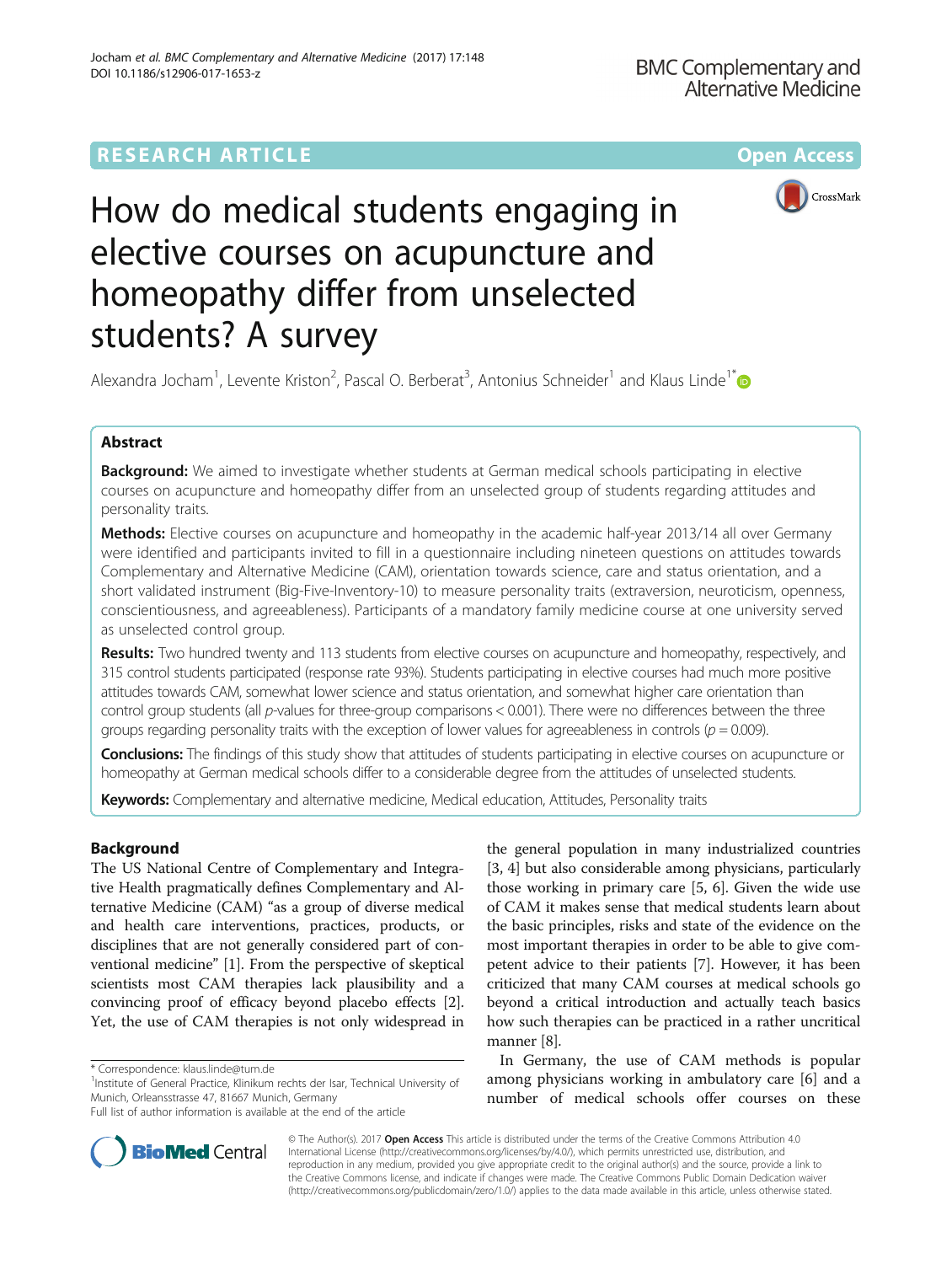subjects [[9\]](#page-7-0). Two therapies which are very widely used are acupuncture and homeopathy [\[6](#page-7-0)]. Acupuncture originates from China and involves the insertion of thin needles at specific points of the body to stimulate selfhealing. A considerable body of evidence of suggests that acupuncture is likely to be effective in practice for a number of conditions. Yet, correct placement of the needles seems to have limited relevance (e.g. [\[10\]](#page-7-0)) challenging important tenets of acupuncture. Homeopathy uses highly diluted remedies of agents claimed to cause similar symptoms to those seen in the patient when given in high dose. Many scientists consider homeopathy highly implausible (e.g. [[2\]](#page-7-0)) and the interpretation of the available placebo-controlled trials ranges from carefully positive [[11](#page-7-0)] to proving that homeopathy does not work [[12](#page-7-0)].

A number of studies have investigated the attitudes of medical students towards CAM therapies (e.g. [[13](#page-7-0), [14](#page-7-0)]), but we are not aware of any studies comparing characteristics and views of students actually engaging in elective courses on such therapies to those of "average" students. Such comparisons are important to understand whether students engaging in CAM are distinct groups. Therefore, we aimed to investigate whether students at German medical schools participating in elective courses on acupuncture and homeopathy differ from an unselected group of students regarding attitudes towards CAM, science, care and status orientation, and personality traits. In addition, we tried to identify classes of students showing similar patterns of attitudes across groups.

# Methods

## Study design, target populations and sampling procedures

The study was a cross-sectional, quantitative, exploratory, anonymous survey. Three groups of students were investigated: an acupuncture, a homeopathy and a control group. The target populations for the acupuncture and homeopathy groups were all medical students participating in an elective course on this subject in the academic half-year 2013/14 at a German medical school. The target population for the control group were all medical students in the same time period in Germany.

To identify all relevant courses on acupuncture (including also courses on traditional Chinese medicine in general) and homeopathy, inquiries were made to faculties and student representatives at all 37 German medical schools. Furthermore, a foundation (Carstens- Stiftung, Essen) and a professional society (German Medical Acupuncture Society) supporting elective courses across Germany provided lists of courses. In summer 2013, contact persons of identified courses were informed about the planned survey and invited to participate, if a course was planned for the half-year 2013/14. Contact persons agreeing to participate then received questionnaires, a short summary for introducing the

survey to students, a sheet for documenting the number of questionnaires handed out and collected, and a prepared envelope for sending the material back to the researchers. Participation was voluntary.

The optimal control group would have consisted of a nation-wide random sample of medical students. However, given the limited resources for our study, the lack of a central nation-wide register of medical students and the low likelihood of obtaining high response rates from 37 medical schools, we chose to use a convenience sample. Within a mandatory course on family medicine at the Technical University Munich in November 2013 all participants were invited to fill in the questionnaire. All medical students have to participate in this family medicine course; most do so in their fourth study year (academic half-years 7 or 8), a minority of students at an earlier or later stage.

## **Ouestionnaire**

The questionnaire consisted of two modules: module 1 (two pages) for all participants and module 2 (two pages) for students participating in acupuncture and homeopathy courses only. Module 2 included open questions about motives and closed questions about personal experiences, influence of the personal environment and attitudes directly related to the course topic. This paper focuses on methods and findings from module 1; details of the methods and findings for module 2 will be reported elsewhere.

Module 1 had three parts. The first part consisted of 19 statements (see Additional file [1](#page-7-0): Table S1 for exact wording) aiming to measure attitudes considered potentially relevant for choosing elective courses or not. Agreement to statements was rated on a 5-point Likertscale ranging from full agreement (coded as 2) to complete disagreement (coded as −2). Originally, we had assigned the 19 statements to six domains to be summarized in scores. However, confirmatory factor analysis did not completely confirm our postulated factor structure, thus minor modifications for scoring were necessary (see Additional file [2](#page-7-0) Digital Content 2 for details). The instrument measured the following scales:

- 1. "CAM orientation" (a second-order scale consisting of four subscales):
	- a. "CAM interest" (two statements; internal consistency quantified with Crohnbach's  $\alpha$  = 0.88) addressed the general interest in CAM;
	- b. "positive attitudes towards acupuncture" (three statements;  $\alpha$  = 0.78) the interest in acupuncture, belief in its efficacy and personal experience with it;
	- c. "positive attitudes towards homeopathy" (three statements;  $\alpha = 0.80$ ) the interest in homeopathy, belief in its efficacy and, personal experience with it;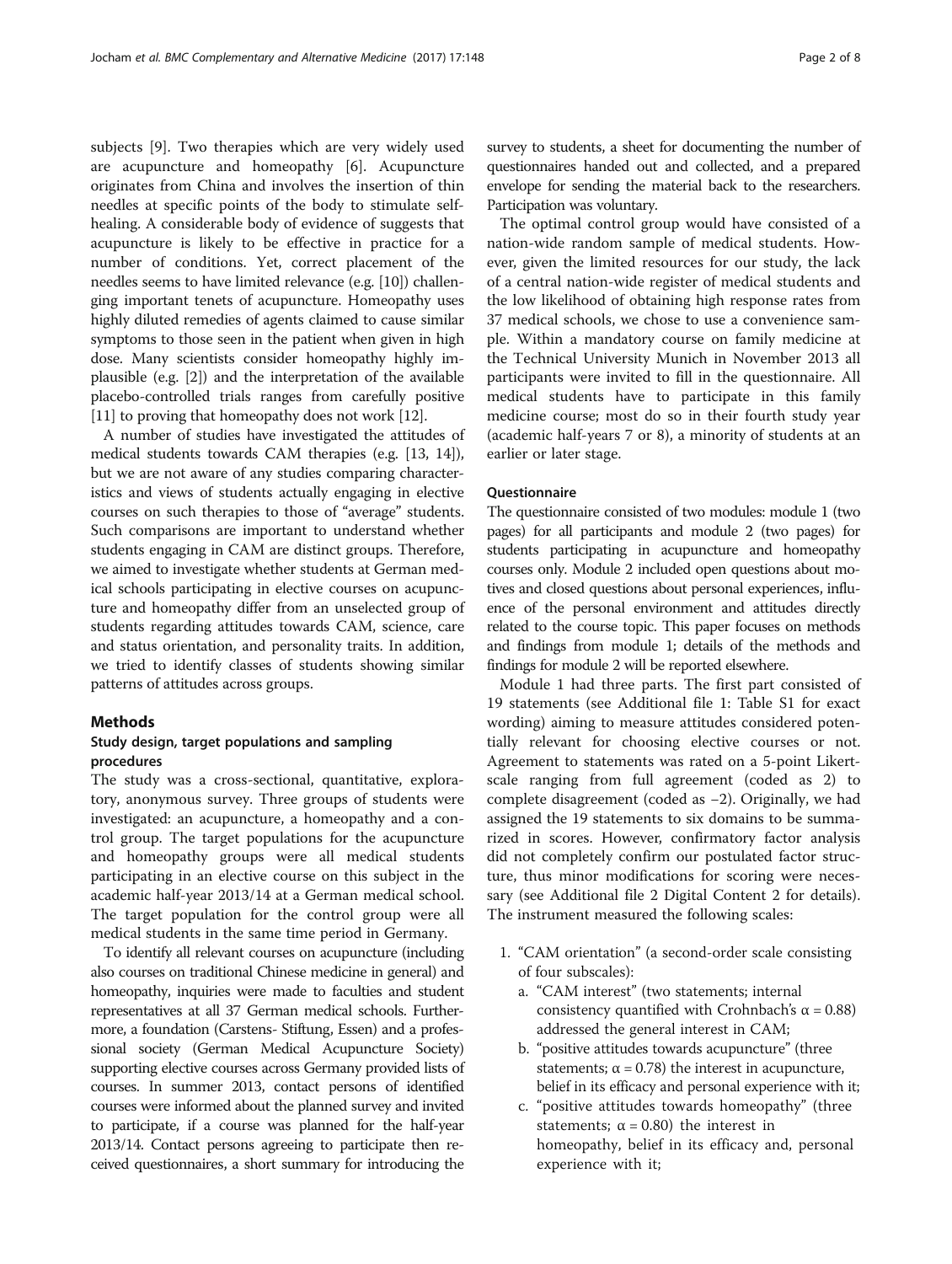- d. and "beyond science" (four statements;  $\alpha = 0.58$ ) agreement to statements indicating an orientation deviating from a scientific view or expressing a critical view of conventional medicine;
- 2. "Science orientation" (two statements:  $\alpha = 0.68$ ) attitudes towards a scientific view of medicine;
- 3. "Care orientation" (three statements; α = 0.61) the willingness to care for others and empathy;
- 4. "Status orientation" (two statements;  $\alpha$  = 0.79) the relevance of status motives for choosing to study medicine.

The second part of module 1 consisted of the Big-Five-Inventory-10 (BFI-10), a short, validated questionnaire to investigate personality traits [[15\]](#page-7-0). The Big-Five is a widely examined theory of five broad dimensions to describe the human personality. The five factors are extraversion, neuroticism, openness to experience, conscientiousness, and agreeableness. The third part of module 1 documented sociodemographic and study- or career-related characteristics.

#### **Statistics**

The study was exploratory (hypothesis-generating). Basic analyses were performed with SPSS 23 software (Armonk, NY). We explored differences between all three groups using the Chi<sup>2</sup>-test (nominal data), the Kruskal-Wallis-test (ordinal data) and ANOVA (summary scales). Pairwise comparisons were done using Fisher's exact test, the Chi<sup>2</sup>test, the Mann–Whitney U-test, or the Student t-test. Given the large number of  $p$ -values calculated these should primarily be interpreted as a reading aid. We did not adjust for multiple testing. The structure of the attitude measure was investigated with confirmatory factor analysis in Mplus 7.2 (see Additional file [3](#page-7-0) for details). Participants were classified into homogeneous classes by latent profile analysis. Latent profile analyses (LPA) aim at the grouping of individuals into distinct classes based on response patterns to a defined set of items, so that individuals within a class are more similar than individuals between classes. Usually models with an increasing number of classes are tested and the one with best balance between model fit and parsimony is selected. It is an exploratory procedure with a probabilistic allocation of individuals to classes (rather than setting a deterministic group membership, like, for example, in k-means cluster analysis). We used responses to the 19 attitude statements as input for the LPA. Although previous confirmatory factor analysis revealed a theoretically reasonable factorial structure of the statements, hierarchical factor or scale scores cannot be satisfactorily dealt with in LPA, so that we used the individual items. To express the results, however, we used scale scores due to higher comprehensibility and consistency with rest of the study report. We used a

robust maximum likelihood estimator in Mplus 7.2 with 10,000 initial stage random starts, 50 initial stage iterations, and 50 final stage optimizations. Residual correlations between items (i.e., item-correlations within classes) were set to zero. Fit indices did not completely agree regarding the best model. Models with a higher number of classes than three were not significantly better than models with one less class (likelihood ratio tests), but the information criteria suggested that a model with a higher number of classes is necessary. Both the Akaike information criterion and the sample-size adjusted Bayesian information criterion (lower values favorable) decreased continuously with a higher number of classes, while the Bayesian information criterion had a minimum at the model with 6 classes. As the entropy and the size of the smallest class were both favorable of this class, we decided to retain this model for further analyses.

## Results

Information on acupuncture and homeopathy courses could be obtained for 34 (92%) of the 37 medical schools contacted. A total of 18 acupuncture courses were offered at 15 medical schools (41% of 37, assuming that there were no courses at the three medical schools for which no information could be obtained) during the study period. At further four (11%) medical schools acupuncture courses were sometimes offered, but not in the study period. At 10 medical schools (27%) a total of 13 homeopathy courses were offered in the study period (further four (11%) had no current offer). Filled-in questionnaires were obtained from 16 acupuncture (89% of courses offered) and 12 homeopathy courses (92%). A total of 220 questionnaires from acupuncture courses and 113 questionnaires from homeopathy courses could be included in the analysis. In 24 of the 28 participating courses the number of questionnaires handed out was documented; the response rate here was 94%. In the mandatory family medicine course serving as control 315 of 344 (92%) of the registered participants filled in the questionnaire.

Students participating in acupuncture or homeopathy courses tended to be slightly more often female and older in spite of having studied for a slightly shorter time compared to students in the control group (Table [1](#page-3-0)). Results of the final secondary school examinations were significantly worse in the acupuncture and homeopathy group compared to the control group. Furthermore, students from these groups had more often completed another professional education and had more often a clear idea in which medical area to specialize. In particular, the proportion aiming to specialize in family medicine was higher and the proportion aiming to specialize in surgery was lower than in the control group. A total of 27 (9%) students in the control group reported that they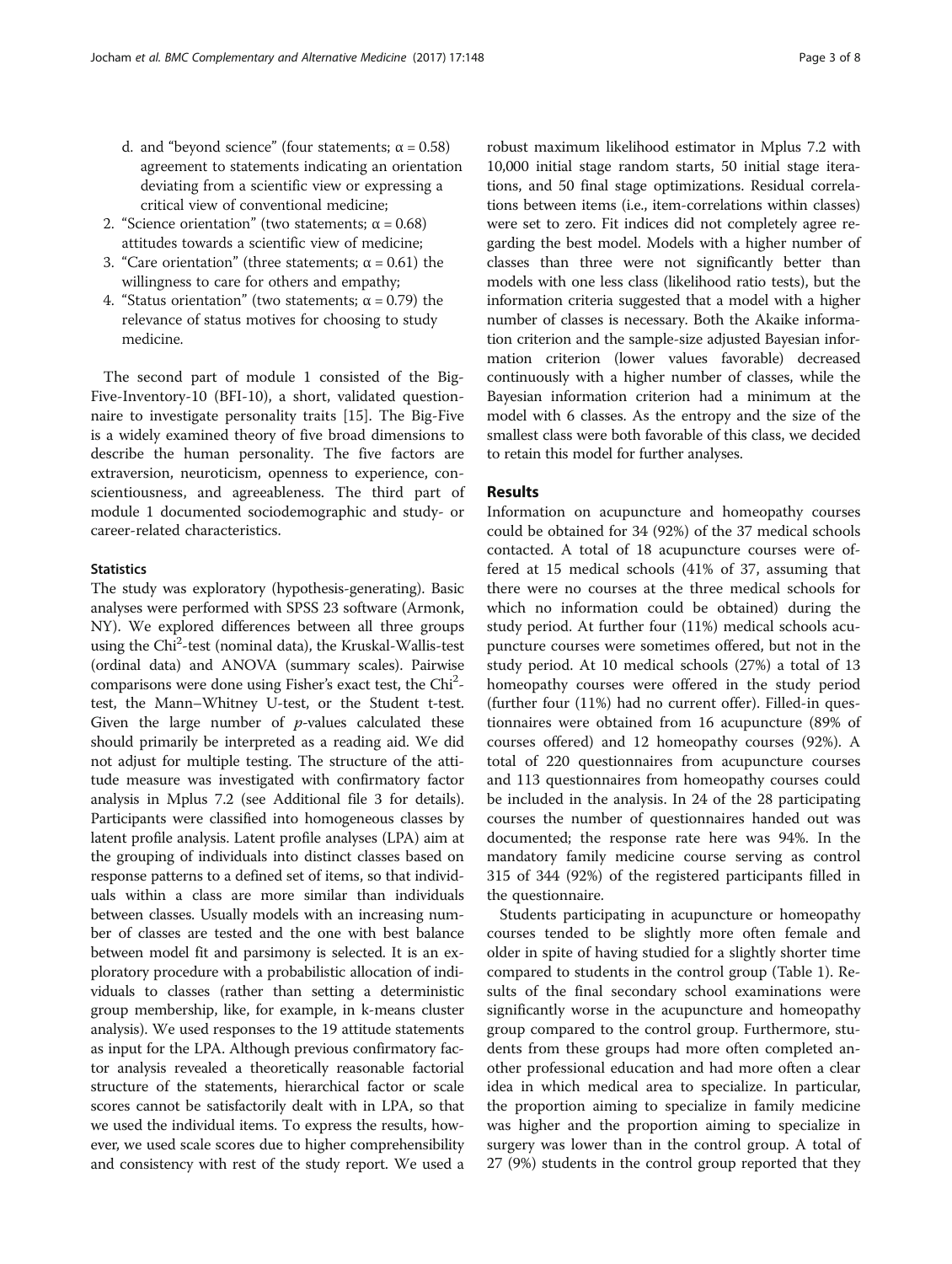| Variable (n missing)                                                            | Acupuncture<br>$(n = 220)$ | Homeopathy<br>$(n = 113)$ | Control<br>$(n = 315)$ | p-value global<br>(pairwise)                    |
|---------------------------------------------------------------------------------|----------------------------|---------------------------|------------------------|-------------------------------------------------|
| Female (9)                                                                      | 161 (73%)                  | 87 (77%)                  | 202 (66%)              | $.05$ ( $-/*/-$ )                               |
| Age (12)                                                                        | 24 (23, 27)                | 24 (22, 28)               | 23 (22, 25)            | $.005$ (**/-/-)                                 |
| Half-years at medical school (12)                                               | 7(5, 9)                    | 7(3, 9)                   | 7(7, 8)                | .04 $\left(-\frac{\varkappa}{\varkappa}\right)$ |
| Score secondary school <sup>a</sup> (28)                                        | 1.7(1.3, 2.3)              | 1.6(1.3, 2.0)             | 1.4(1.2, 1.6)          | $< 0.01$ (**/**/-)                              |
| Professional training before medical school (9)                                 | 69 (31%)                   | 40 (35%)                  | 53 (17%)               | $< .001$ (**/**/-)                              |
| Knows planned type of specialization (10)<br>Among those knowing specialization | 115 (52%)                  | 63 (56%)                  | 130 (43%)              | .015 $(*/*/-)$                                  |
| - family medicine                                                               | 29 (25%)                   | 30 (48%)                  | 19 (15%)               | $< 0.01$ $(-/***/*)$                            |
| - surgery                                                                       | 13 (11%)                   | 3(5%)                     | 33 (25%)               | $.001$ (*/*/-)                                  |
| - internal medicine                                                             | 13 (11%)                   | 6 (10%)                   | 23 (18%)               | $.19$ (-/-/-)                                   |

<span id="page-3-0"></span>Table 1 Characteristics of participants. Values are absolute frequencies (percentages) or medians (25th and 75th percentile)

p-values for three-group comparisons from Kruskal-Wallis-tests and Pearson-Chi<sup>2</sup>-tests; p-values for pairwise comparisons from Fisher's exact tests and Mann–Whitney-U-tests:  $-p \ge 05$ ; \* p = .002 to p = .049; \*\* p ≤ .001 (order: first position - acupuncture vs. control, second position - homeopathy vs. control; third position - acupuncture vs. homeopathy)

a scores for final examinations at German secondary schools qualifying for university can vary between 0.7 (best score) and 6 (worst score)

had participated or were currently participating in an elective course on acupuncture (6%) or/and homeopathy (4%).

There were statistically significant ( $p < 0.001$ ) differences between the groups for the scores for all four main attitude factors (Fig. [1](#page-4-0); see Additional file [1](#page-7-0) for answers to all individual items and scores). As expected, participants in elective courses on average had positive views towards CAM while control students tended to be neutral to slightly negative on average. The majority of participants considered science important, yet summary scores among acupuncture and homeopathy students were lower than among students in the control group. Care orientation was high in all three groups, but participants of homeopathy courses had the highest scores and control group students the lowest scores. Status motives had a very limited role as reasons for studying medicine among participants of acupuncture and homeopathy courses while they were more important in the control group.

When the four sub-scales contributing to the main factor "CAM orientation" were analysed separately, there were also major differences between the three groups (Fig. [2](#page-5-0)). The general interest in CAM was similar among acupuncture and homeopathy students and much higher than in the control group. However, the attitude towards the specific complementary therapy chosen as elective course was much more positive than for the complementary therapy not chosen. Agreement to statements indicating an orientation deviating from a scientific view or expressing a critical view of conventional medicine ("beyond science") was limited also among students participating in the elective courses, yet considerably higher than among control group students.

There were no differences between the three groups regarding personality traits with the exception of lower values for agreeableness in controls  $(p = 0.009;$  see Additional file [3:](#page-7-0) Figure S4).

Latent profile analysis suggested six classes of students (see Table [2](#page-5-0) and Fig. [3\)](#page-6-0). Absolute differences between classes were very pronounced for CAM attitudes and relatively small for science, care and status orientation. Class 1 (comprising 28% of control group students and only two students in elective courses) was characterized by a rather distinct "anti-CAM orientation", a strong scientific orientation, and – compared to the other classes - a lower care and a higher status orientation. Class 5 students (24% of acupuncture, 26% of homeopathy and 6% on control group students) can be considered antagonists to class 1 students, as they have a strong CAM, comparably low science, strong care and low status orientation. Class 2 students (comprising 11% of acupuncture, 19% of homeopathy students and 36% of control students) tended to be neutral regarding CAM, had a relatively strong science orientation and were in the middle regarding care and status orientation. Class 3 students (11% of acupuncture, 43% of homeopathy and 9% of control students) had positive attitudes towards CAM in general and homeopathy, but were neutral towards acupuncture, had comparably low science orientation, high care and low status orientation. Instead, among class 4 students (41% of acupuncture, 12% of homeopathy and 8% of control students) attitudes towards acupuncture were quite positive, but neutral regarding general CAM interest, negative towards homeopathy, and these students had a comparably high science orientation. The relative small class 6 (11% of acupuncture, none of homeopathy and 13% of control group students) has a quite unique pattern with rather positive attitudes towards acupuncture and science, but low care and high status orientation. With respect to personality traits class 5 students scored particularly high on openness and conscientiousness, and class 1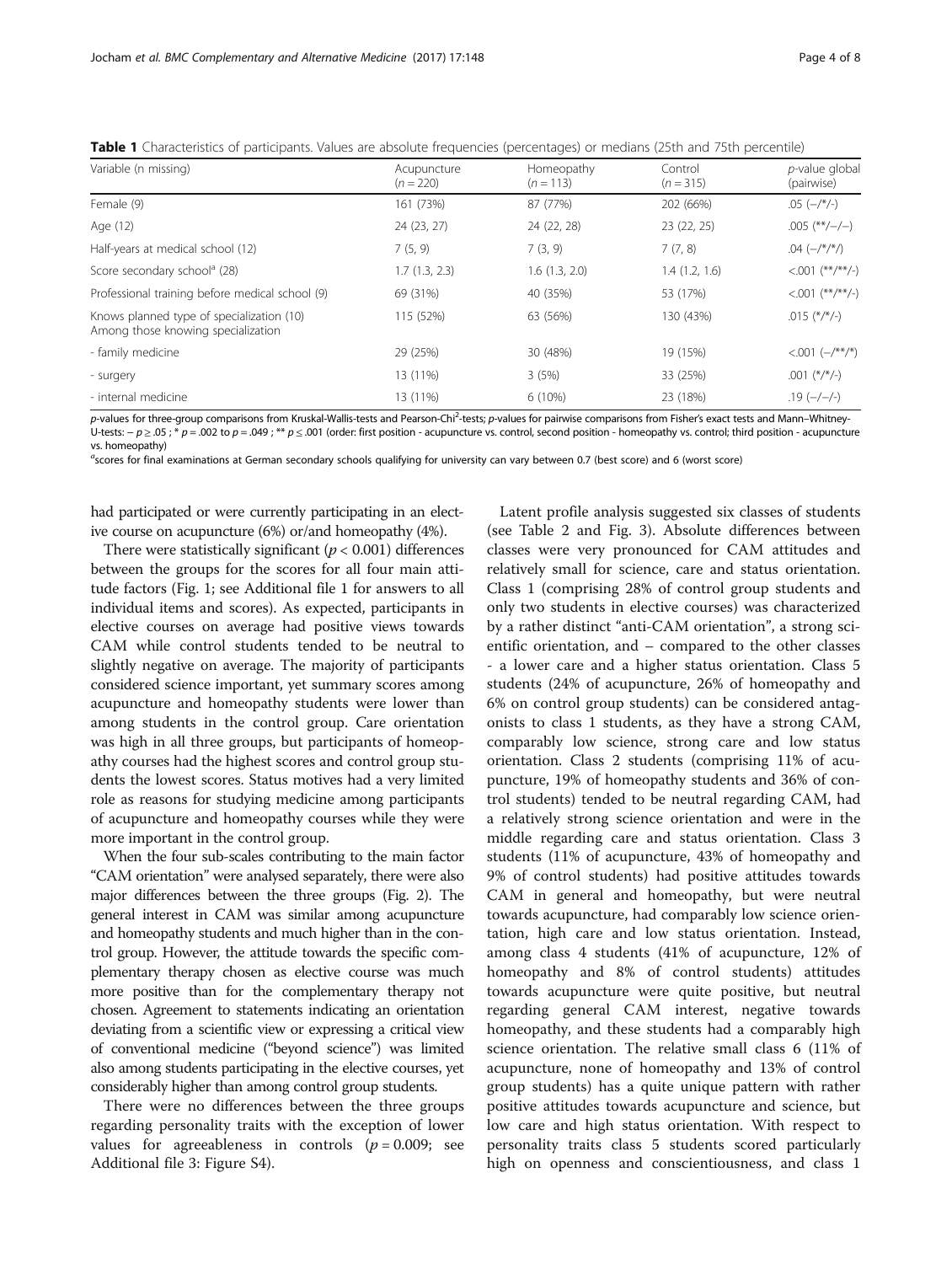<span id="page-4-0"></span>

students particularly low on agreeableness (results not shown).

# **Discussion**

Compared to an unselected control group, students participating in elective courses on acupuncture and homeopathy at German medical schools had on average more positive attitudes towards CAM, considered science less important, had stronger care and lower status orientation, and scored higher on the personality trait agreeableness. Yet, attitudes towards CAM varied much more than science, care and status orientation. If we assume that attitudes of our control group students are broadly representative, it might be expected that about a quarter of German medical students has positive attitudes towards CAM (classes 3, 4 and 5 in Table [2\)](#page-5-0), are at least partly critical about science, and have a high care and a low status motivation. Another quarter (class 1) has strong scientific orientation, is very skeptical about CAM, has lower care and higher status orientation, and scores lower on the personality trait agreeableness. About half of the students (classes 2 and 6) might be

expected to be neutral towards CAM, rather scientifically oriented but also to some extent open to heretic views, and have slightly lower care and stronger status orientation than CAM proponents.

To the best of our knowledge, our survey is the first comparing attitudes and personality traits of students participating in elective courses on acupuncture or homeopathy and unselected medical students. The large sample size allowed the reliable detection of relevant differences. The nationwide sampling and the high response rate make it likely that our results give a realistic and representative picture of students participating in such elective courses. An important shortcoming is that we cannot be certain that our control group is representative of German medical students. Compared to many other countries the ranking of universities is much less pronounced in Germany and when choosing a university its reputation is only a secondary criterion [\[16\]](#page-7-0). Yet, medical students from the Technical University of Munich compare well with those from other universities regarding the proportion passing the final examination and completing their study in time [\[17](#page-7-0)]. Furthermore,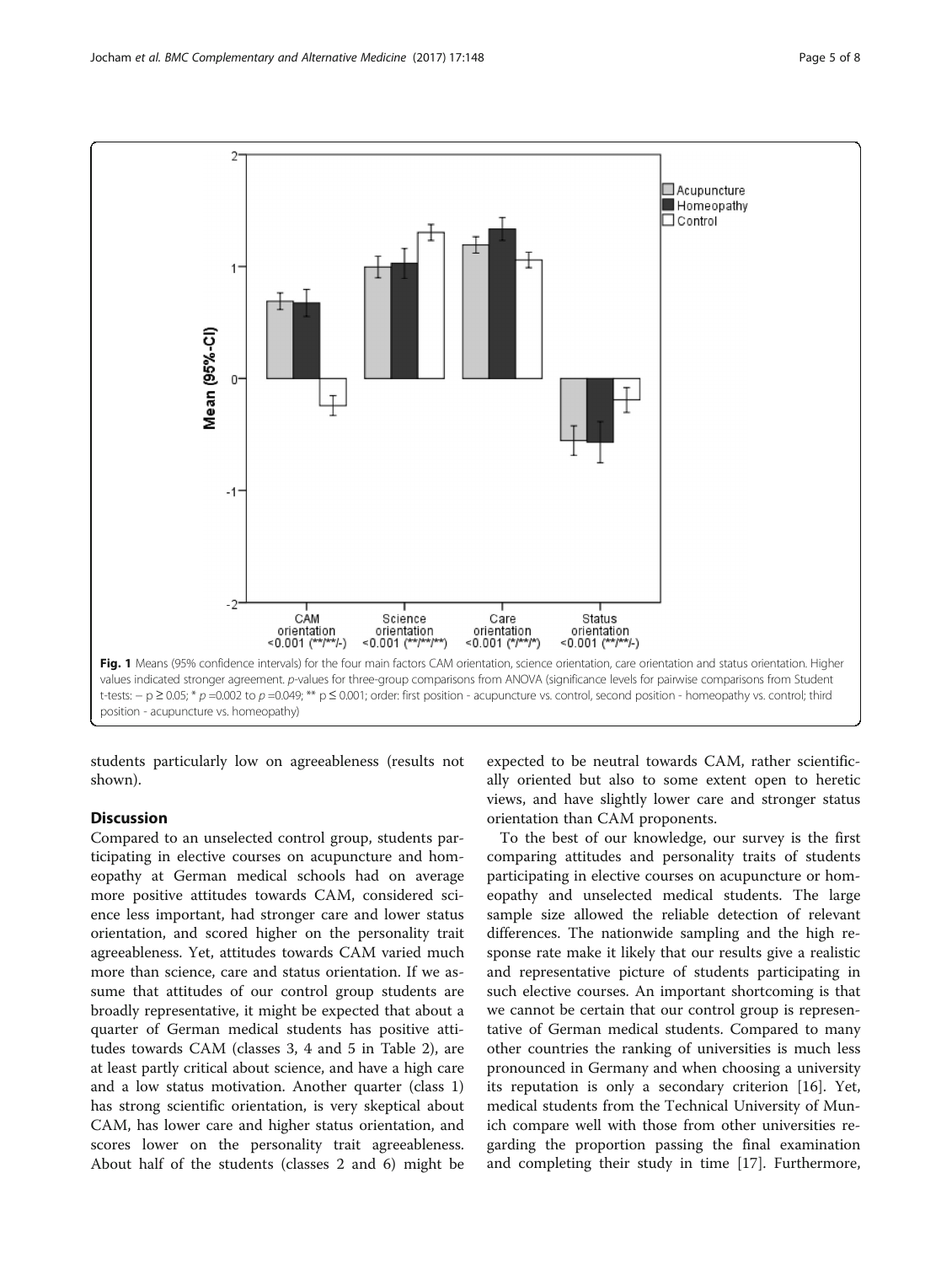<span id="page-5-0"></span>

for reasons of feasibility our scales for measuring CAM, care and status orientation mostly consist of only two to three items. The individual statements were developed mainly to differentiate the three groups. Our data-driven classification (latent profile analysis) was performed post-hoc with a strictly exploratory approach. Yet, we consider it an interesting part of our work as it allows to postulate some hypotheses regarding patterns of attitudes among (German) medical students.

Multiple studies have shown that medical students in general have positive attitudes towards science (e.g. [\[18](#page-7-0)–[21\]](#page-7-0)). While the majority of participants of elective CAM courses in our study held positive views about science, too, agreement to the two statements was significantly lower than among participants in the control group. Croatian surveys among students and doctors also found a negative correlation between attitudes towards CAM and science [[18, 22](#page-7-0)]. However, the ratings on our beyond science scale suggest

| Table 2 Results of the latent profile analysis per group. Values are absolute frequencies (percentages) |  |  |
|---------------------------------------------------------------------------------------------------------|--|--|
|---------------------------------------------------------------------------------------------------------|--|--|

| Class – class characteristics (compared to other classes)                                                     | Acupuncture<br>$(n = 220)$ | Homeopathy<br>$(n = 113)$ | Control<br>$(n = 315)$ | Total<br>$(n = 648)$ |
|---------------------------------------------------------------------------------------------------------------|----------------------------|---------------------------|------------------------|----------------------|
| 1 - CAM negative, science high, care low, status high                                                         | 2(1%)                      |                           | 89 (28%)               | 91 (14%)             |
| 2 – CAM neutral, science high & care & status moderate                                                        | 25 (11%)                   | 22 (19%)                  | 114 (36%)              | 161 (25%)            |
| 3 - CAM interest strong/Acupuncture moderate/Homeopathy<br>positive, science low, care high, status low       | 24 (11%)                   | 49 (43%)                  | 28 (9%)                | 101 (16%)            |
| 4 - CAM interest strong/Acupuncture positive/Homeopathy<br>neutral, science & care and status moderate        | 91 (41%)                   | 13 (12%)                  | 26 (8%)                | 130 (20%)            |
| 5 – CAM interest strong, science low, care high, status low                                                   | 53 (24%)                   | 29 (26%)                  | 18 (6%)                | 100 (15%)            |
| 6 - CAM interest neutral/Acupuncture positive/Homeopathy negative,<br>science moderate, care low, status high | 25 (11%)                   |                           | 40 (13%)               | 65 (10%)             |

Bold data indicate the two most frequent classes per group, respectively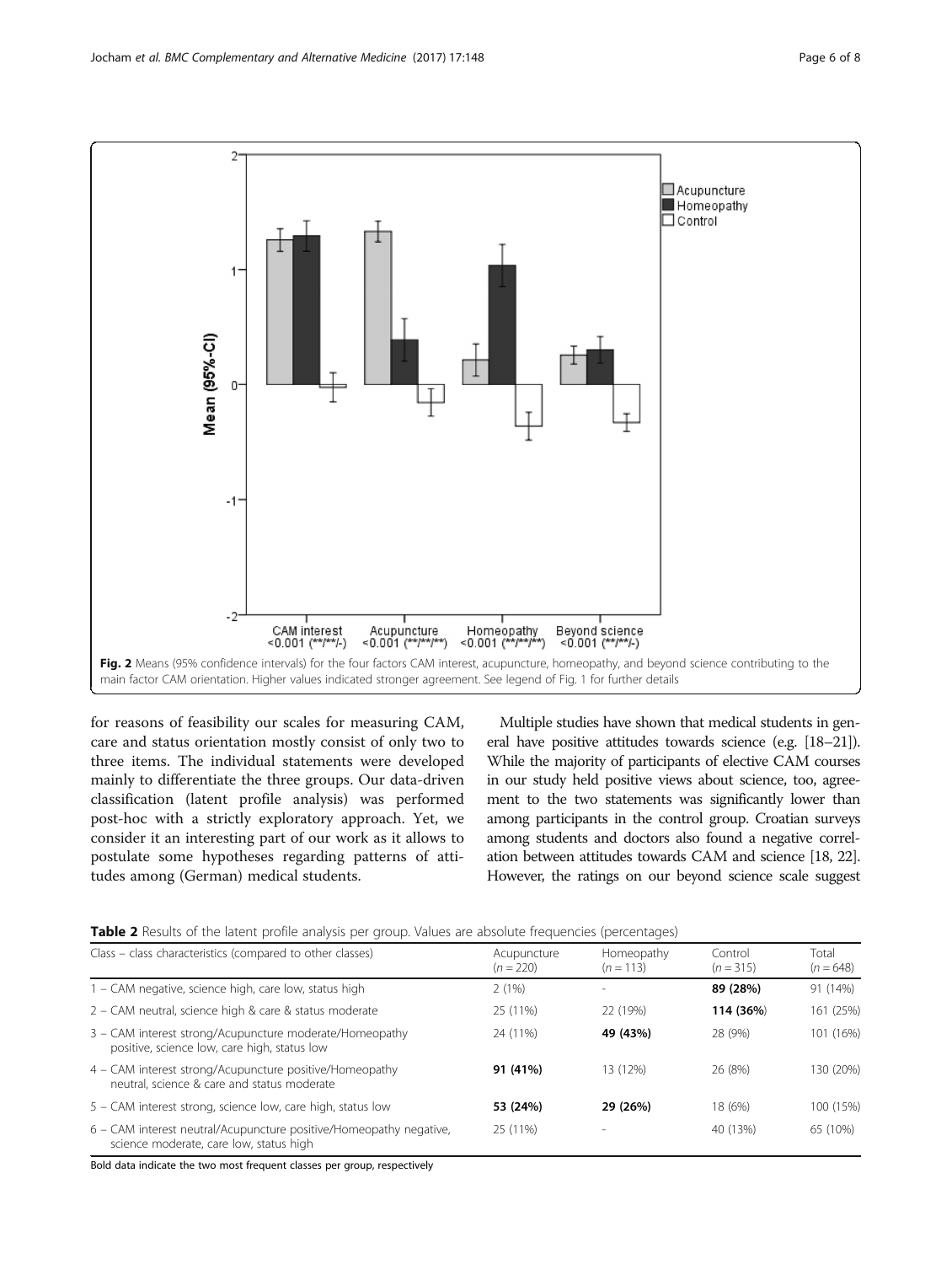<span id="page-6-0"></span>

that even many control group students share the view that a purely biomedical scientific approach alone might not be sufficient. For example, 37% agreed to the statement that "conventional medicine does not grasp the patient entirely" and further 37% were uncertain. Also other studies have shown that many medical students are open to more or less non-conventional views [[19, 21](#page-7-0)]. We are not aware of other studies investigating the association of attitudes towards CAM and care or status orientation. Yet, it is an interesting finding that students open to CAM tend to have a somewhat higher care orientation and are more often interested in specializing in family medicine. Competency models for general practice emphasize empathy and perspective taking as key domains [\[23\]](#page-7-0).

In our study, we did not investigate the contents of the elective courses. Based on what we know from personal contacts we assume that course instructors often are providers of the respective therapy. It seems likely that therapies are taught in a rather "positive" manner and it is unclear whether the courses include a critical discussion of the scientific debates relating to CAM. To what extent and how CAM is taught within the mandatory basic curriculum at German medical schools is unclear but likely to be minimal [[9](#page-7-0)]. The somewhat science-sceptic attitude of many participants in elective CAM courses is a matter of concern. We think our findings provide support for the demand that a critical discussion of the scientific basis of the respective therapy should be a mandatory part in elective CAM courses at medical schools. For the basic curriculum, CAM might be an interesting theme for discussing what is scientific in medicine, what is not, where important limitations are, and where demarcations are professionally inevitable. For example, it has been argued that CAM can serve as a "mirror image" helping to understand scientific reasoning [[24\]](#page-7-0). Discussing CAM examples when teaching evidencebased medicine makes clear how prior beliefs and mechanistic theories shape the interpretation of data [[25, 26\]](#page-7-0). They also make understandable that although placebo effects are seen as positive in clinical practice when they are associated with active treatments, placebo interventions or interventions without "specific" effects pose major ethical and professional problems [[27, 28](#page-7-0)]. Understanding how a CAM therapy in a specific situation might better address the subjective needs of patients [\[29](#page-7-0)] can help to understand fundamental limitations of how modern medical practice approaches the patient [[30](#page-7-0)].

# Conclusion

In conclusion, the findings of our study show that attitudes of students participating in elective courses on